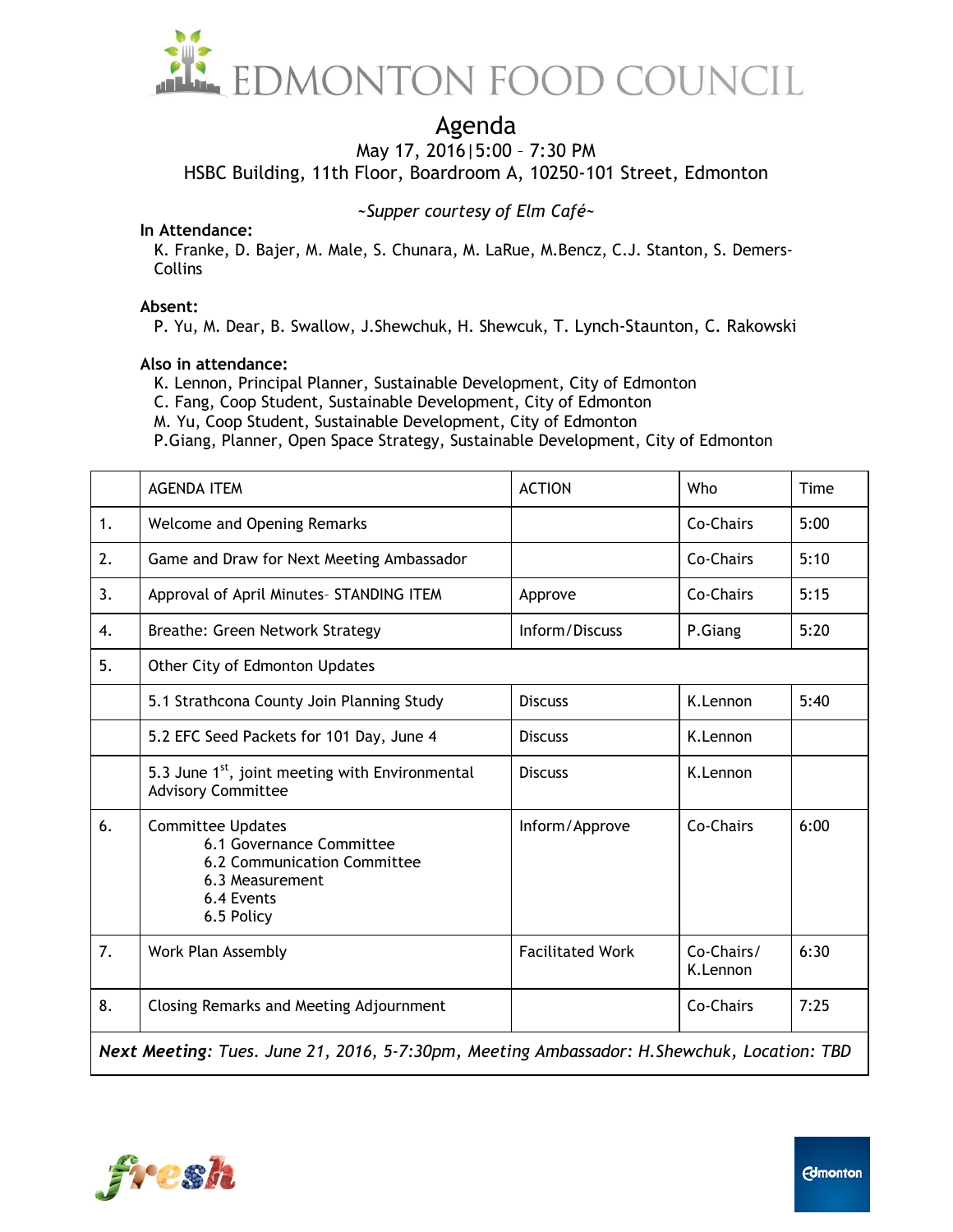

# 1. Welcome and Opening Remarks

# News and Sharing

K. Franke opened the meeting at 5:11pm, inviting Council members to share news.

**General Discussion:** M.Bencz talked about how the fires in Fort McMurray have displaced many people, grocery stores wiped out. Food Bank has seen households become food insecure – going to homes of family and friends, challenges for people with dietary considerations (celiac, halal food, etc.), outbreak – nurses rushing to find baby formula. Demonstrates how food insecure and fragile we are as a society. People who have lost their house or job or both. Will be an ongoing crisis. Food Bank's capacity is stretched. K.Franke asked what can people do to help. M.Bencz said continued support, financial donations directly to the Food Bank. What the Truck on May 28/29 will be collecting for Edmonton's Food Bank. Demonstrates how food insecure we are, how we need to be more food secure as communities. D. Bajer posed the question if this is something the Council's communications team should comment on. M.Bencz suggested waiting, commenting on some learnings that come out of this. Council discussed ideas such as emergency preparedness, institutional and infrastructural capacity to scale up emergency response, to comment on how emergency preparedness plans incorporate food and water, education of the public, a staggered response. Perhaps Council could be part of education. What about feeding the volunteers? Rebuilding infrastructure.

S. Demers-Collins mentioned that U of A Co-op is doing a big push on June  $10^{th}$  for Farmers' Day.

## 2. Draw for next meeting ambassador

### **Action Items:**

- **K.Franke will draw a name and email the selected ambassador.**
- **K. Franke will put together a list of dietary restrictions, please email any dietary restrictions to K.Franke.**
- **K.Lennon will update google meeting invitations.**

## 3. Approval of April Minutes

Motioned by S.Demers-Collins and seconded by T. Lynch-Staunton.

## 4. Presentation on Breathe: Green Network Strategy

P.Giang presented on *Breathe: Edmonton's Green Network Strategy.* It will replace the *Urban Parks Management Plan* and *Natural Connections Strategic Plan*, and align with the *Way Ahead City Vision*. There will be public engagement sessions next week. Public Engagement Plan Highlights: April –June, 2016 (Foundations and Vision), July-September 2016 (Strategic Framework and Priorities), October-December (Plan). Opportunities for the Council to give input will be through a discussion guide for organizations. The deadline for submissions is June 30, 2016. The Council can submit a response as an organization (organizational perspectives). Personal perspectives can be shared through the online survey. There will be an implementation strategy developed in connection to *Breathe.*

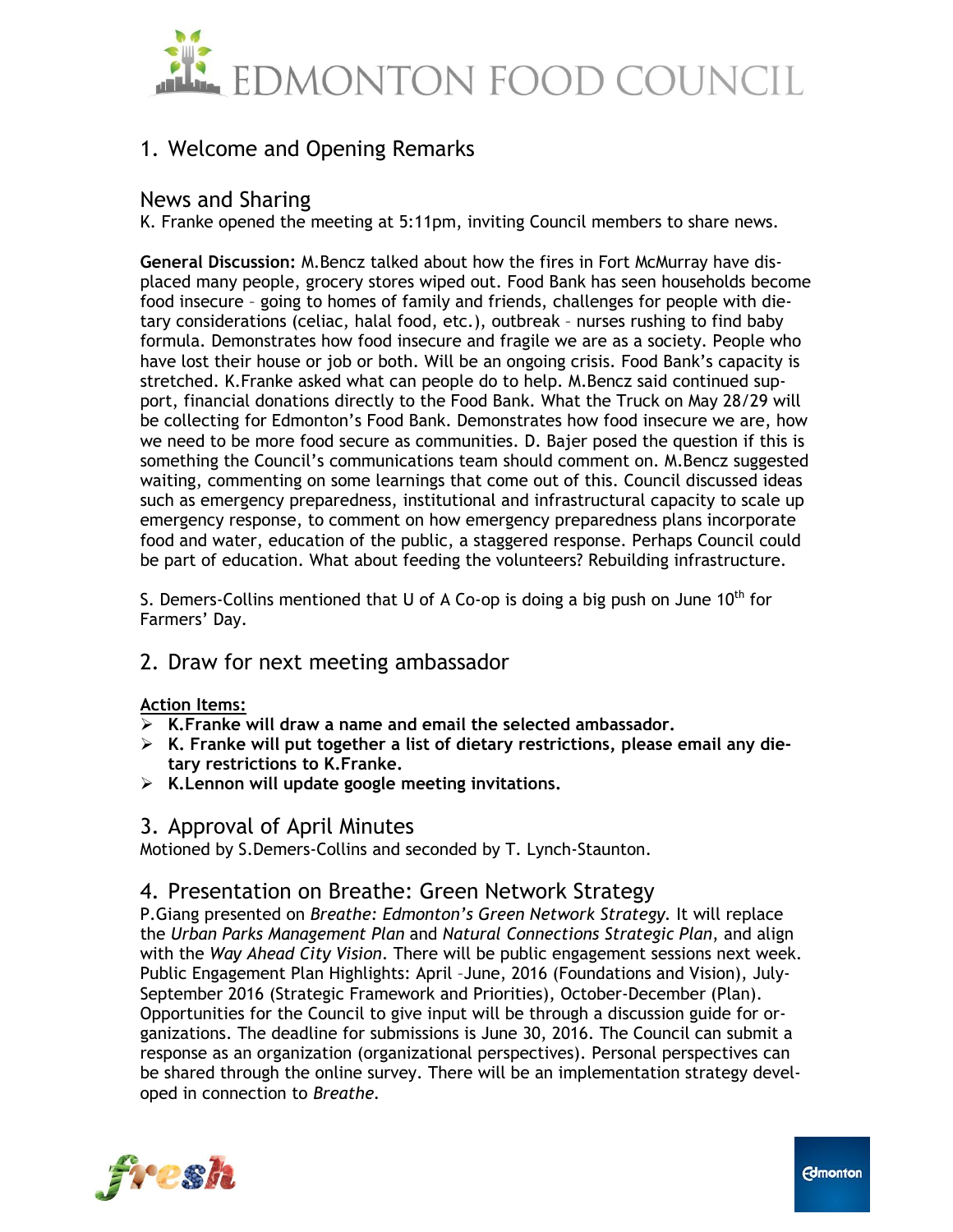

**General Discussion:** Council members engaged in a discussion of issues to consider: how is this different from existing plans? is a justice/equity lens being applied in the analysis?; how will gentrification and relationship between open space and property values be addressed? How can this align with strategies around homelessness and housing? How can spaces be developed in an inclusive way? Look at alignment with the End Poverty Strategy. Would space for arts and culture be considered? It's an incredible opportunity to look at how we build new spaces, e.g. a certain percentage of green space dedicated to community gardens. Connectivity is key. Consideration of global warming. Opportunity to discuss waste management. It would be interesting to connect with the Vacant Land Inventory and Open Data.

### **Actions:**

- **Policy Committee will meet and review, and bring a draft submission to the June 21 Edmonton Food Council meeting, to submit by June 30.**
- **K.Lennon will circulate link to Insight Survey**
- <http://www.edmonton.ca/breathe>

# **5. City of Edmonton Updates**

5.1 Two policies that will be up for review and potential Council involvement/input are the *Strathcona County Joint Planning Study*, and *the Federal Sustainable Development Strategy for Canada.*

5.2 K.Franke and K.Lennon invited the Council to participate at Meet Me in McCauley on Saturday June 4 as part of 100in1Day. There was a discussion about developing Edmonton Food Council promotional materials, and a suggestion to acquire 500 seed packets.

### **Actions:**

- **K. Franke will send out information about Meet Me in McCauley.**
- **M.Yu and C.Fang will help design lettuce packages.**
- **K.Franke will check with: Apache, Alberta Agriculture or Lactuca to get spinach or lettuce seeds.**
- **K.Lennon will explore** *fresh* **postcard with logo.**
	- 5.3 Climate Adaptation Strategy

D. Bajer commented on how growing food and agriculture can be fairly resource intensive when it comes to water. How do you capture or hold onto water, especially around growing food.

# **6. Committee Updates**

### **6.1 Governance Committee**

Applications will open May 24-June 20. Motion to receive governance committee update by M.Male, seconded by M.Bencz.